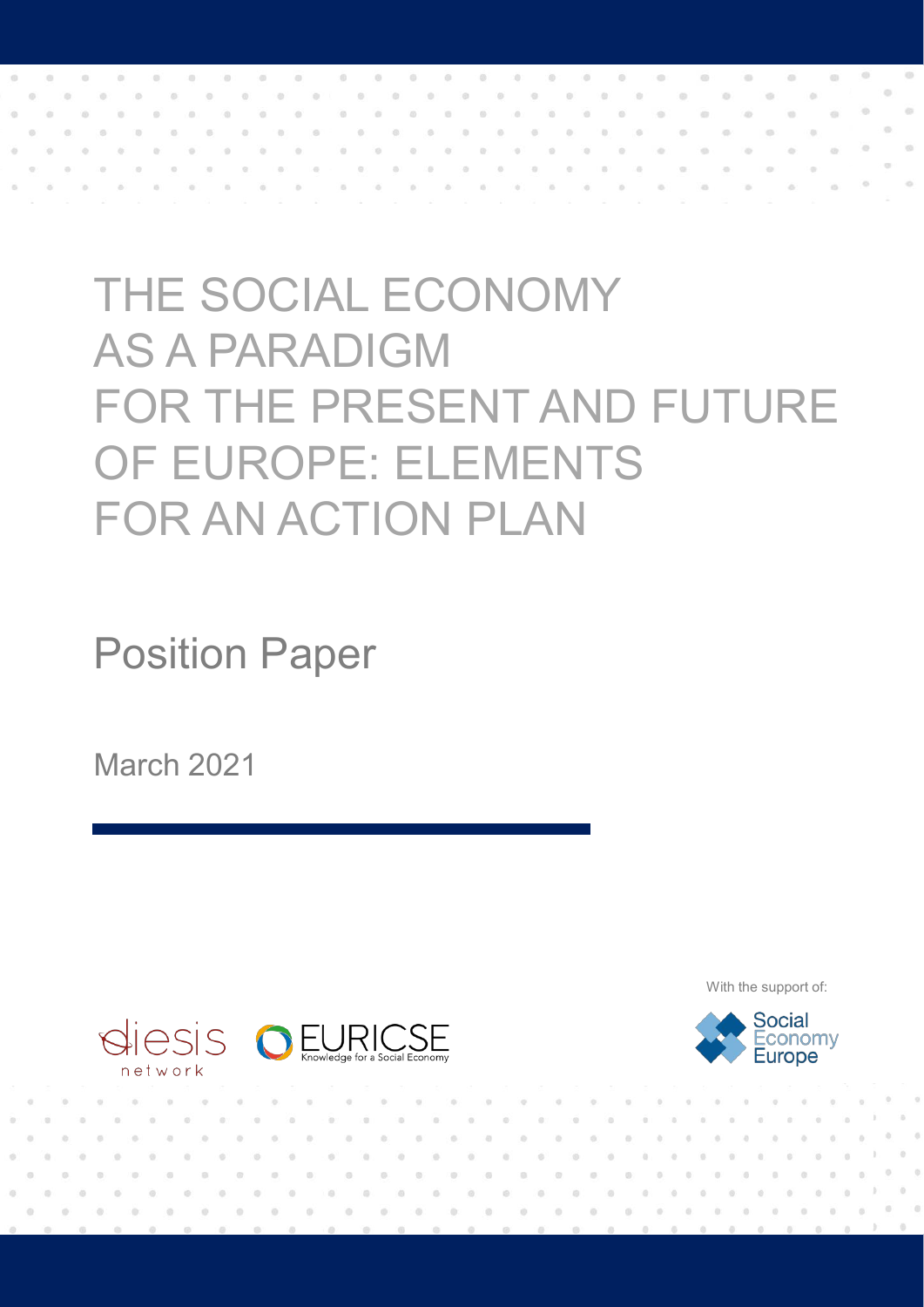*L'Europe se fera dans les crises et elle sera la somme des solutions apportées à ces crises.*

*Ce qui est important, ce n'est, ni d'être optimiste, ni pessimiste, mais d'être déterminé.*

Jean Monnet

o.  $\overline{\alpha}$ is.  $\alpha$  $\odot$  $\langle \rangle$  $\overline{\omega}$  $\alpha$  $\alpha$  $\alpha$  $\alpha$ 'n  $\alpha$  $-10$  $\alpha$  $\alpha$ in. Ya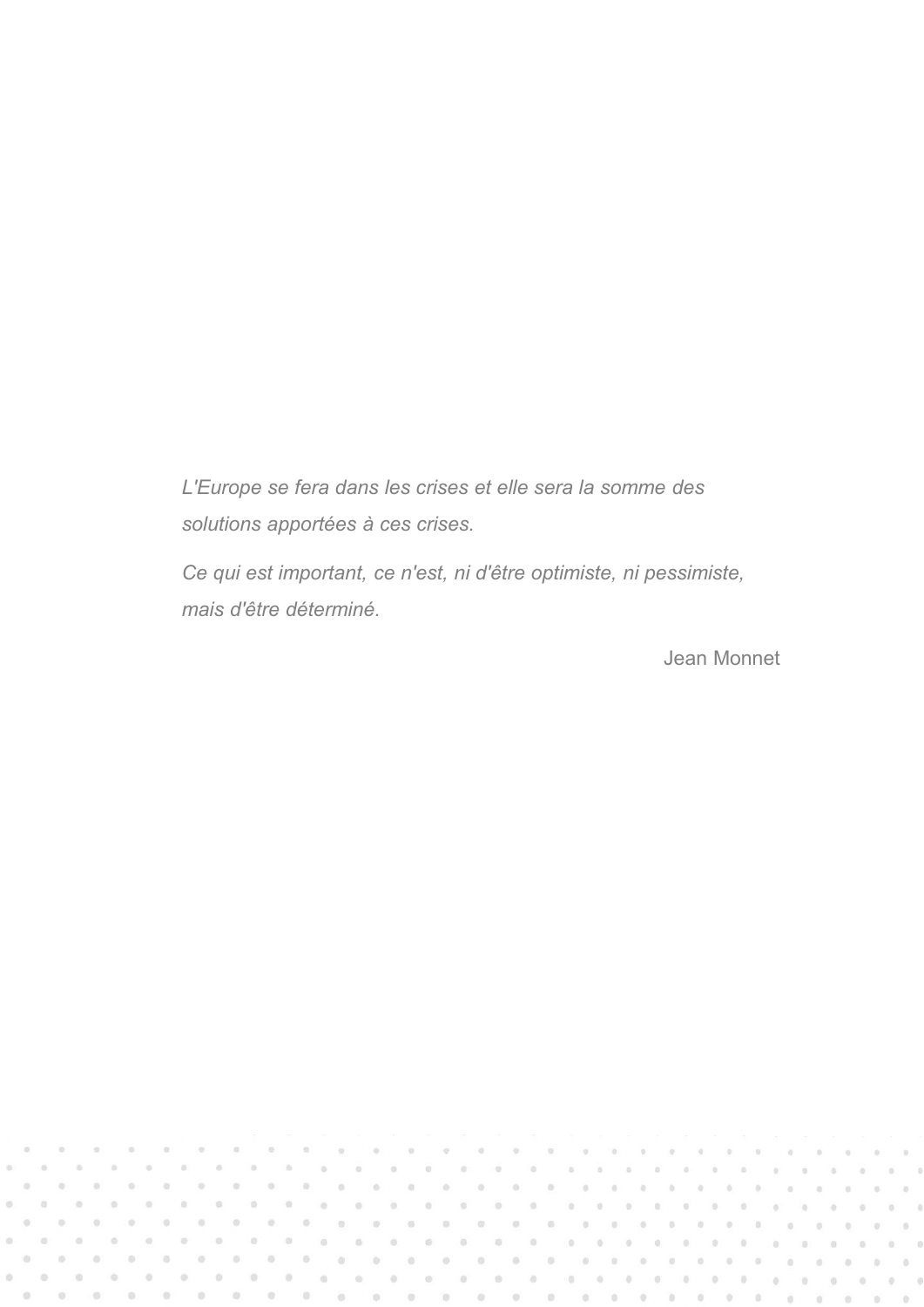



*For well over a decade now, Diesis Network and Euricse have been working on, with and for the European social economy. As the European Commission prepares to launch a new Action Plan for the Social Economy, it seemed important to share some observations that we have drawn from our experience as practitioners and researchers. Rather than offering a detailed list of policy recommendations, which will no doubt be provided by other organisations, this document tries to outline the key elements of a vision that sees the social economy as a key link between the European Union's roots and its future.*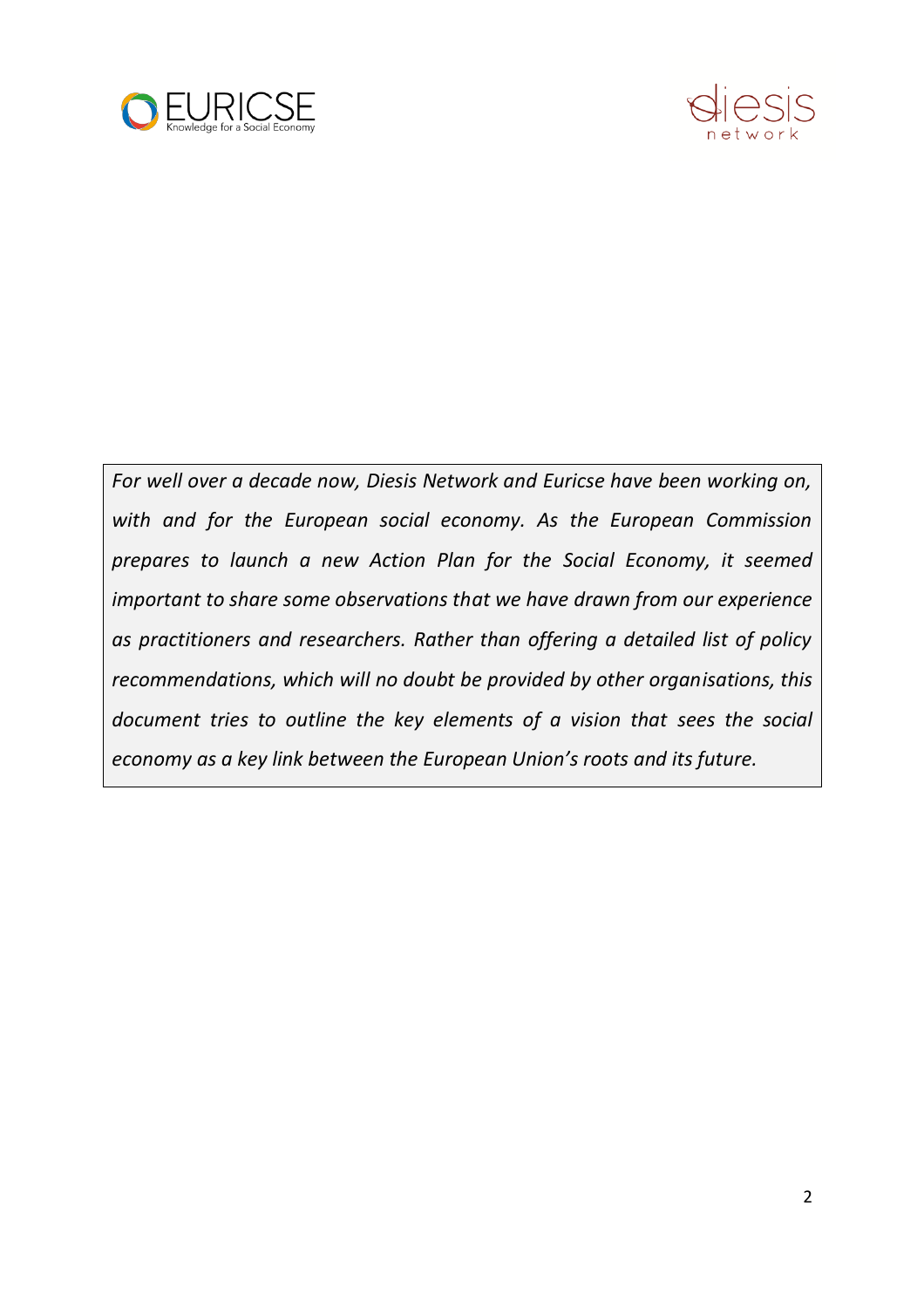



#### **INTRODUCTION**

The Covid pandemic has been an exceptional training ground for grasping the importance of an approach that is not solely oriented towards profit nor based exclusively on the exercise of public authority. After the pandemic and the related economic and social crisis have further exposed all the pitfalls of the free market approach that has dominated the past three decades, the recipe for recovery cannot be simply a return to public management of the economy. For this reason, the approach of the Social Economy, i.e. the universe of organisations that place at the core of their activities not the distribution of profits but rather meeting the needs of their members and communities, today becomes even more promising and far-sighted.

Indeed, this period has made it clear that all of the actors that inhabit the space between the State and the Market are not purely marginal but play an essential function. When the effect of public subsidies comes to an end, the role of the social economy in countering the loss of jobs will be decisive, as it was after the 2008 crisis. Moreover, the need to enhance health, social care and education services will offer great opportunities for further development of the social economy, as many of these services are produced primarily by social economy organisations.

Indeed, one of the effects of the pandemic will probably be the acceleration of the transition from a welfare system centred primarily on the public sector to a system centred on society as a whole – the so-called welfare society, in which the production of health and social services is distributed among a plurality of different actors, among which a crucial role is played by the organisations of the social economy. This forecast is based on the fact that we are experiencing a constant transformation of care services, moving toward greater personalisation in order to respond to ever-growing and diversifying needs. This trend requires the ability to understand the needs of, and tailor the response to, the context of specific communities. To get out of this crisis, we need an approach to designing services that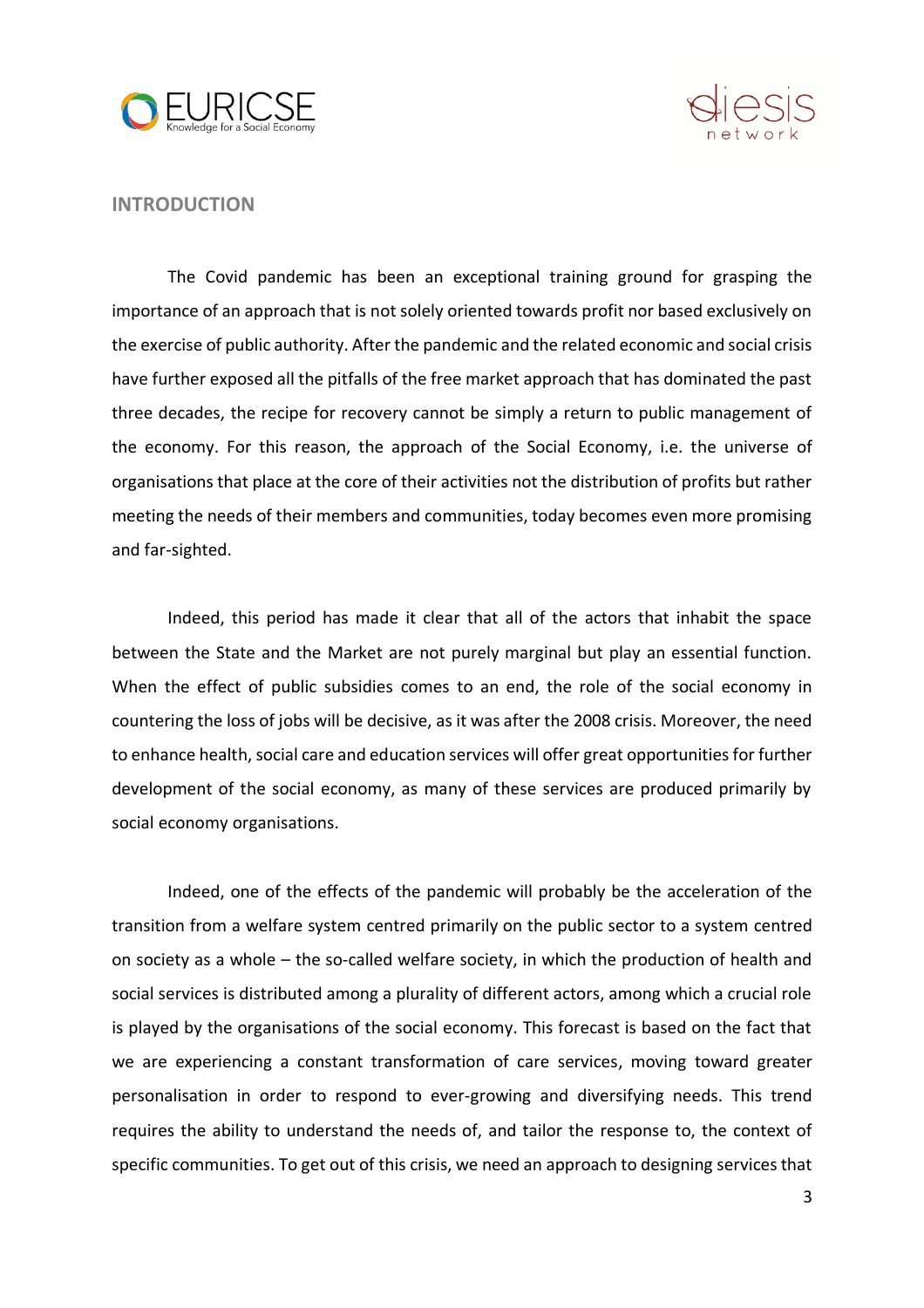



actively involves users, starting from a meticulous knowledge of the communities to which they are addressed. To this end, the ability of social economy organisations to include a variety of actors in the design of social and general interest services, enhancing their skills and resources, will be crucial.

This trend concerns not only the production of social services but also many other sectors of economic life, in which it is important to establish a pact of trust between different stakeholders. This applies for example to the agricultural sector, where the issue of food safety requires an alignment of interests between producers and consumers; it is also true for the banking industry, where the relational dimension is crucial in order to facilitate access to credit by the most fragile social categories; and we could list many other examples in which the social economy approach responds to the real needs of our post-Covid time. And it does so not according to a restorative logic, which intervenes only in situations of social hardship and marginalisation, but rather in a broader and more systemic perspective based on the balance between the social and economic dimensions.

In this context, the social economy today embodies a conceptual approach that represents the synthesis between the values of economic growth and social progress that founded the European institutions, much as happened at the origins of what is now called the European Union. Indeed, in the founding treaties, the reference to the social market economy was aimed precisely at defining a market economy that could be attentive to social cohesion. At the time, the dominant concern was to legitimise the market economy as an instrument capable of taking on social integration, and demonstrating the validity of a liberal political model against the socialist political model that dominated the countries of Eastern Europe. The main elements of this model were: the balance, on the basis of a competitive economy, between private initiatives and social progress, between free market and social welfare; the regulation of markets, making sure that social policies do not interfere with the freedom of enterprise; the protection of consumers through competition; the defence of workers' social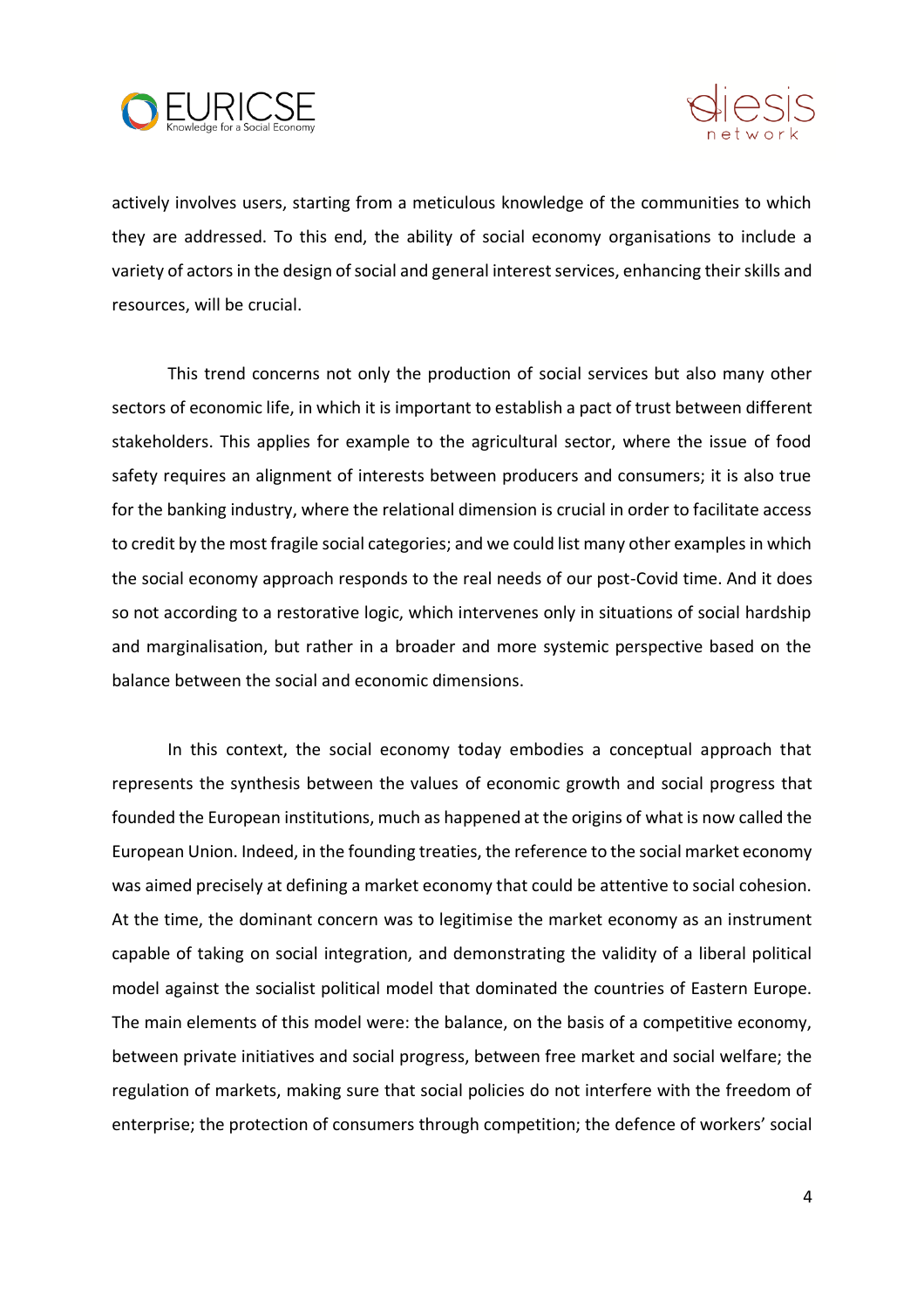



rights through trade unions (and in some cases, as in Germany, the participation of worker unions in the governance of the enterprise).

Today, decades later, the terms of comparison have changed. Policies inspired by the social market economy have achieved many successes in the member countries, and the European Union is grappling with new challenges of social integration. As the antagonism between liberalism and socialism has disappeared, the discussion today has moved on to the various forms that the market economy can take, comparing approaches that combine social values and economic purposes in different ways.

In recent decades, the European Union has promoted the development of a competitive market economy based on the liberal principles of competition and the pursuit of profit. Nowadays, particularly in the light of the situation highlighted by the Covid-19 emergency, it is essential to shift the strong commitment towards a development model that places environmental and social sustainability at the centre and that sees the social economy as a fundamental component of it.

It is a question of developing forms of business and economic activity for which the creation of environmental and social value prevails over the maximisation of profit, and of promoting a greater pluralism of economic forms and organisational models by giving ever greater protection to those who make respect for the environment and communities the centre of their action. In other words, the time has come for the social economy to step out of the shadows and be recognised as one of the pillars for the development of the future of Europe and a structural element of the European economic-social model. With its rich history of consolidated experiences and successful cases, it can help correct the excesses that the market economy model has produced in Europe and in many other parts of the world, to the detriment of the attention to social protection that has been the distinctive feature of the European Union from its origin.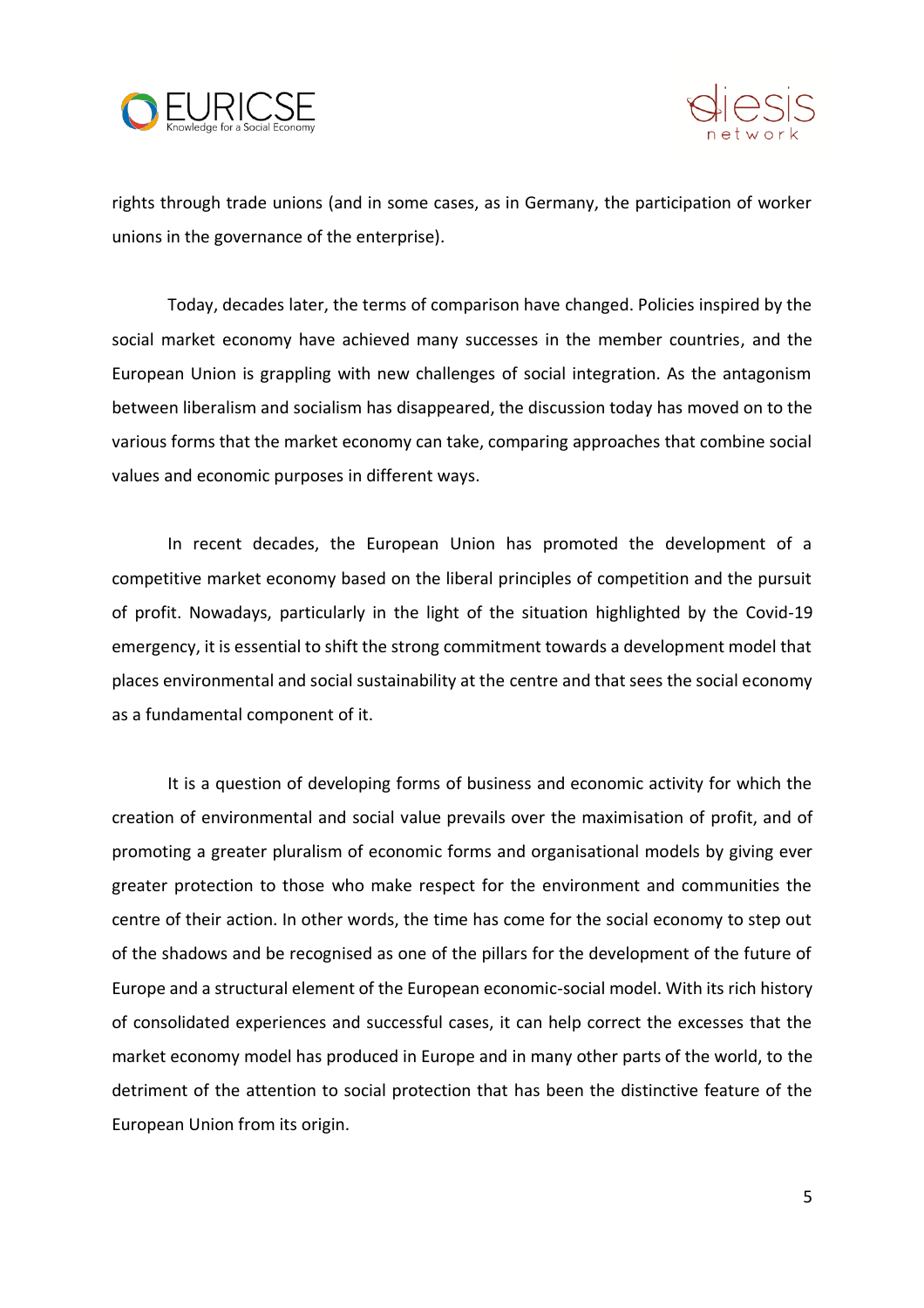



For this reason, we welcome the intention of the European Commission to launch an Action plan for the Social Economy and we see it as an opportunity to recreate a balance between economic growth policies and social policies as an engine of fair and sustainable development. Below we indicate some of the elements that in our opinion should be kept in mind when formulating this plan. They have been elaborated on the basis of our experience as researchers and practitioners who have worked for many years on and with the social economy, and witnessed its constant and flourishing growth in all member countries both in terms of number of organisations and employees and in terms of economic value and social impact.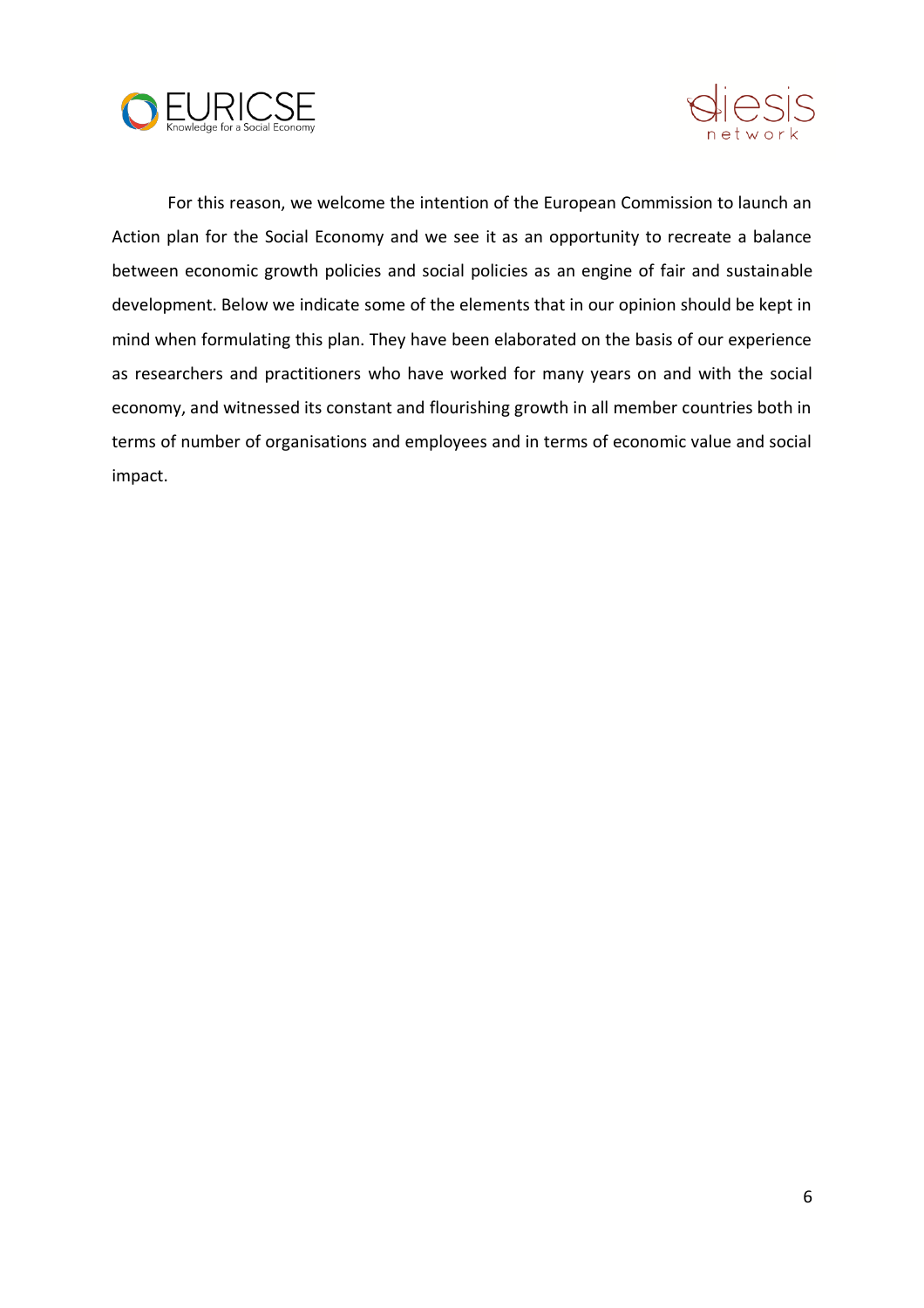



#### **1. THE SOCIAL ECONOMY AS AN EMPLOYER**

The contribution of the social economy to employment in Europe has grown steadily and significantly over the past decades. Analyses show that the social economy has played a countercyclical role in terms of employment, not only preserving jobs in times of crisis but also absorbing workers leaving other sectors. Moreover, social economy enterprises are a key actor in compensating for the negative effects of urbanisation, and preserving employment in rural areas, particularly for youth.

On the whole, the skills level of social economy workers has also increased, as social economy organisations are increasingly present in areas where the knowledge and skills required are no lower than in other sectors of the labour market. Moreover, as confirmed by numerous surveys, the levels of staff satisfaction place employment in the social economy on average in a higher appreciation range than other job positions, as a result of the alignment of values and motivations between worker and organisation.

Therefore, in a development perspective, this component of the world of work has all the requisites to deserve support and strengthening interventions, also bearing in mind that the transformations under way make many of the functions carried out by enterprises operating in the social economy less vulnerable to replacement by machines and intelligent automation systems. Indeed, all of the analyses that assess the future of work in terms of the effects of automation agree that the relational and empathic components present in many of the "social professions" are less easily replaceable.

Demand for a more resilient economic model has been accelerated by the Covid-19 crisis, along with the need to rebuild an EU economic and social fabric for an economy that works for people and the planet. Social dialogue still guarantees the most effective way to address these challenges.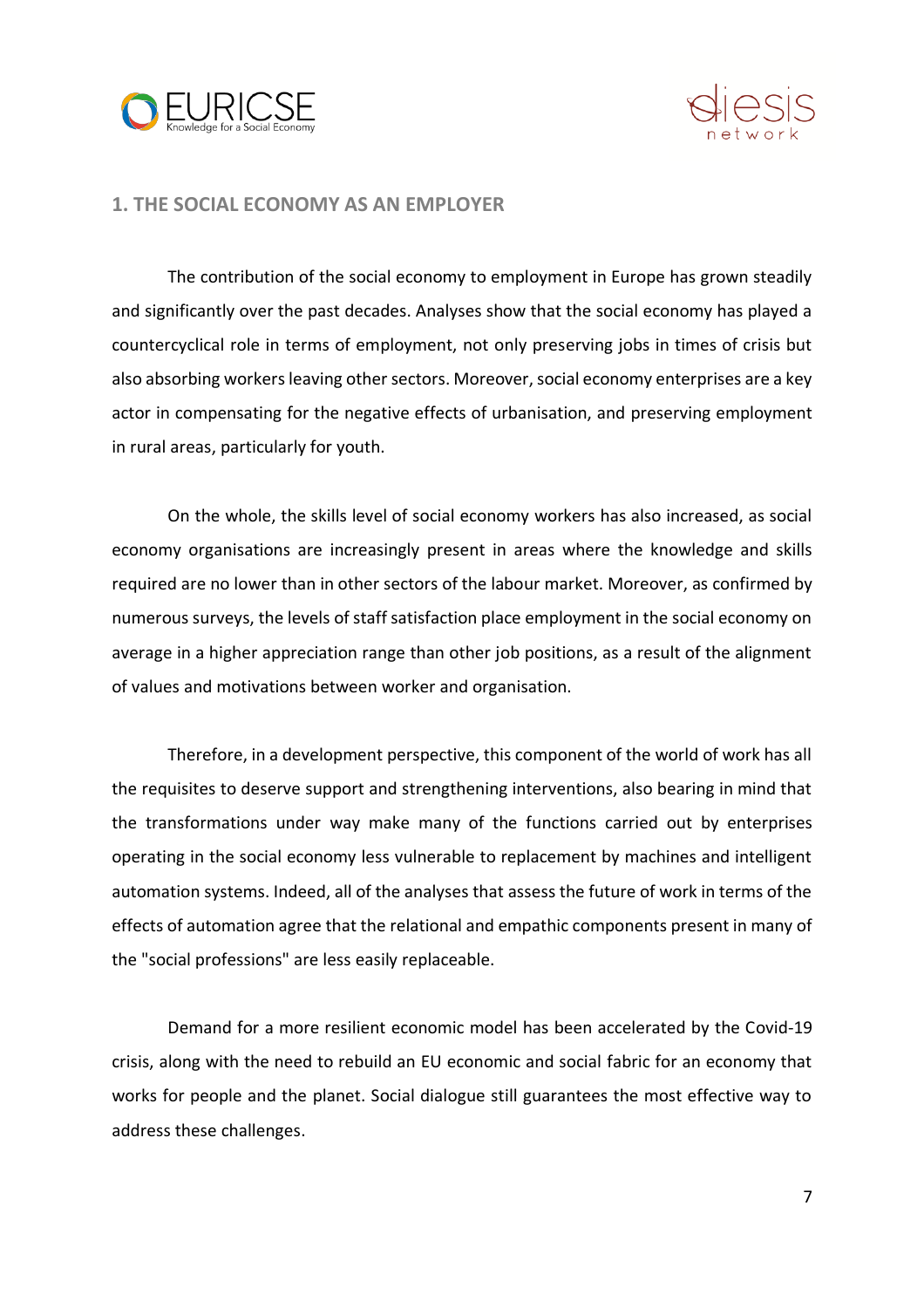



**The Action Plan should include** measures for a structured interaction between the social economy community and all the other key stakeholders (policy-makers, trade unions, for-profit enterprise associations, etc.). At the same time, this interaction requires the European social economy to develop a more cohesive and unified voice.

### **2. THE SOCIAL ECONOMY IS OLDER AND BROADER THAN MANY PEOPLE THINK**

When it comes to economic policy, a lot of attention is usually paid to start-ups and scale-ups, and this has influenced the way in which policy-makers look at the social economy as well, often focusing on small and new organisations. However, this perspective does not work for social economy enterprises, a set of collective and democratic entrepreneurial experiences that follow different growth patterns and have existed for almost 200 years. Indeed, these organisations have deep roots in European history, and while they might vary in their relevance and forms from country to country, they can be found throughout the continent and in every sector of economic activity.

The European social economy includes small organisations operating at a very local scale as well as multinational enterprises with billions of euros in turnover. Indeed, increasing the size of the companies is an asset that cannot be overlooked in order to develop a really sustainable sector. In order to do this for the social economy, however, the Action Plan needs to look at collaborative, participatory, democratic models that for many decades have proven able to grow in terms of economic size, creating employment, local development and technological and social innovation. In a nutshell, policy-makers should pay more attention to the social economy that actually exists – and successfully generate concrete social and economic development.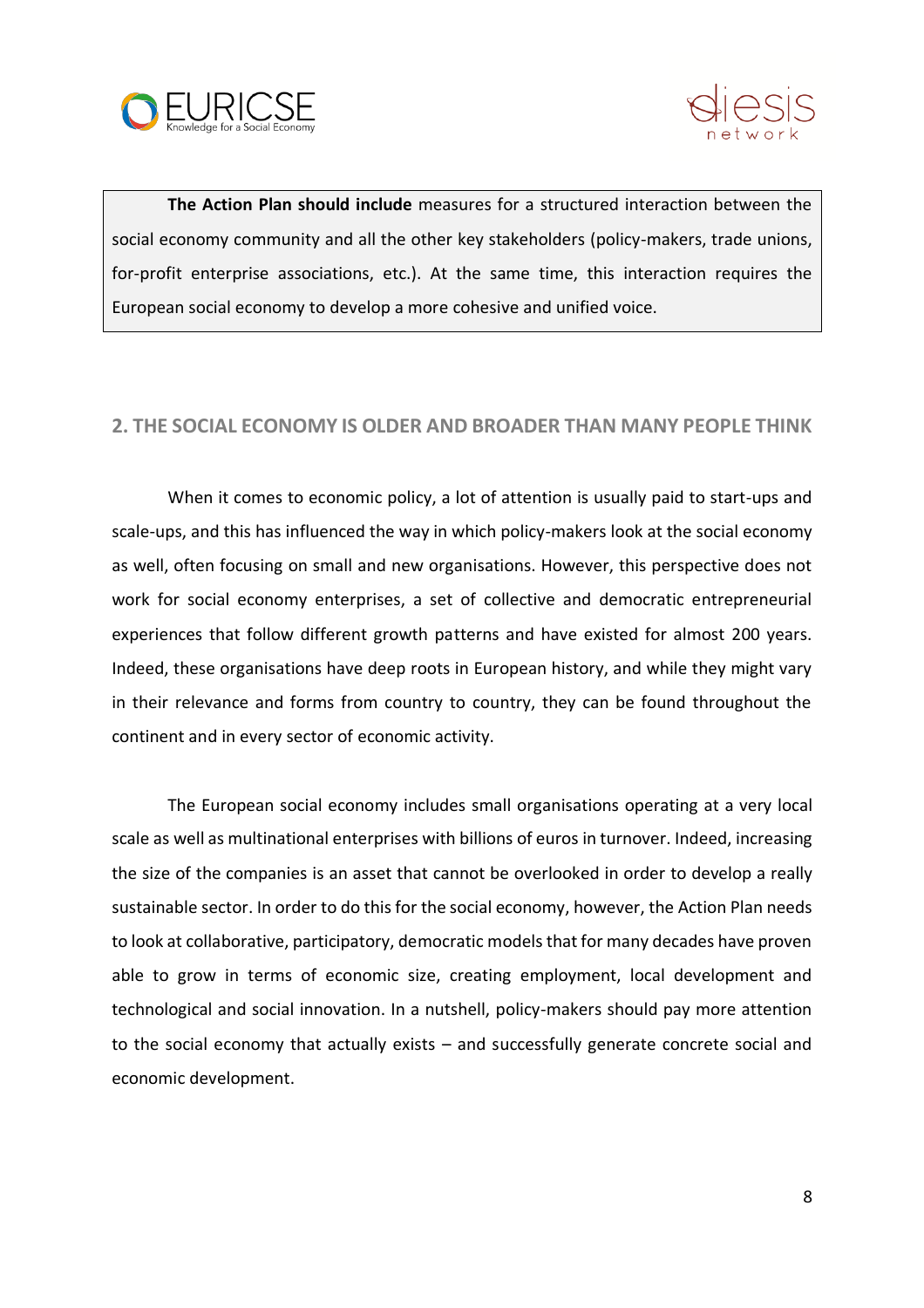



This would be easier if the social economy itself developed a greater capacity for selfrepresentation. In order to make its contribution and role more apparent there is a great need to give a shared representation to cooperatives and non-profit organisations, philanthropic foundations and social enterprises. The fact that the various organisational and legal forms belonging to the social economy do not share a unified representation is largely responsible for their absence from the Social Dialogue at the European (and in many cases national) level, as well as for the scarce influence that social economy organisations are able to exert in the design and evaluation of public policies.

To this end, **the Action Plan should include** a commitment to promoting a unified representation of social economy organisations as a prerequisite for making dialogue between social economy representatives and public institutions more effective.

# **3. THE SOCIAL ECONOMY IS GROWING IN EMERGING SECTORS (OR RESHAPING EXISTING ONES) FOR A FAIR AND INCLUSIVE DEVELOPMENT**

The social economy is commonly referred to as a vehicle for a more inclusive society, and the European Commission itself focuses a lot of attention on proven experiences of enterprises with a social impact or targeting disadvantaged groups. Their presence in public/private welfare systems and in particular in work with these weaker parts of society belong firmly to the tradition and the present of social economy enterprises, but this cannot exhaust their field of action. If we observe how social economy enterprises are emerging in different and new sectors and/or transforming existing sectors, we can see an even brighter and stronger future.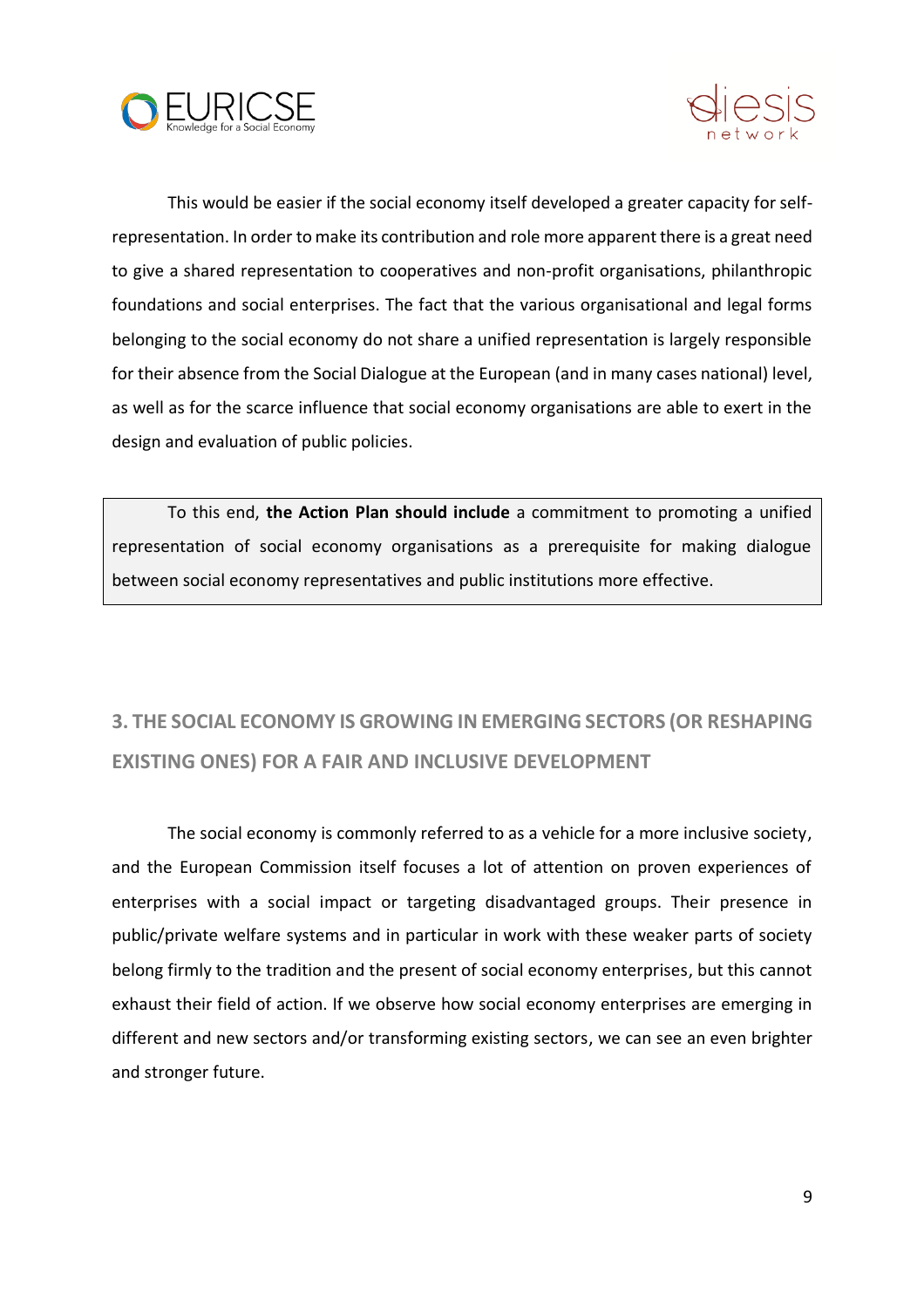



Some clear examples can be found in sustainable and responsible tourism and in cultural and creative industries, where the social economy is able to form a bridge between cultural heritage, touristic services and innovative and sustainable approaches. Similarly, community-based enterprises are growing all across Europe where "enterprising communities", by means of innovative initiatives and processes, collaboratively organise themselves to define a more inclusive and sustainable model of local development, through the creation of collective business ventures pursuing the common good. These business ventures, in their different forms (e.g. sociétés coopératives d'intérêt collectif in France; community interest companies in the UK; imprese di comunità in Italy), manage to pursue several goals at the same time. These goals are not merely economic, even if boosting employment is a core concern, and they may include, for instance, preventing or tackling depopulation, preserving the local cultural and natural heritage, strengthening community welfare systems (such as education, housing, health and social services), promoting sustainable agriculture, creating strategic alliances, and boosting public participation.

Traditional sectors can also be a fertile ground for the development of an increased role of the social economy. For instance, collective ownership can play a major role in the recovery and reconstruction of SMEs affected by the Covid-19 crisis in the industry and services sector, via business transfer to employees and workers' buyouts. Similarly, the agriculture and agrifood sectors offer a wide open field for the development of innovative and new social economy enterprises targeting social farming, sustainable agriculture, or sustainable value chains in food production and consumption. Indeed, the relationship of social economy enterprises with their clients, where people are not only consumers but stakeholders with more of a say and sense of responsibility, can help them play an important role in creating a more sustainable food system.

In addition, existing social economy models such as producer cooperatives which are present in primary production sectors such as agriculture and fisheries must be safeguarded. These companies manage to combine a strong focus on safeguarding the territory and the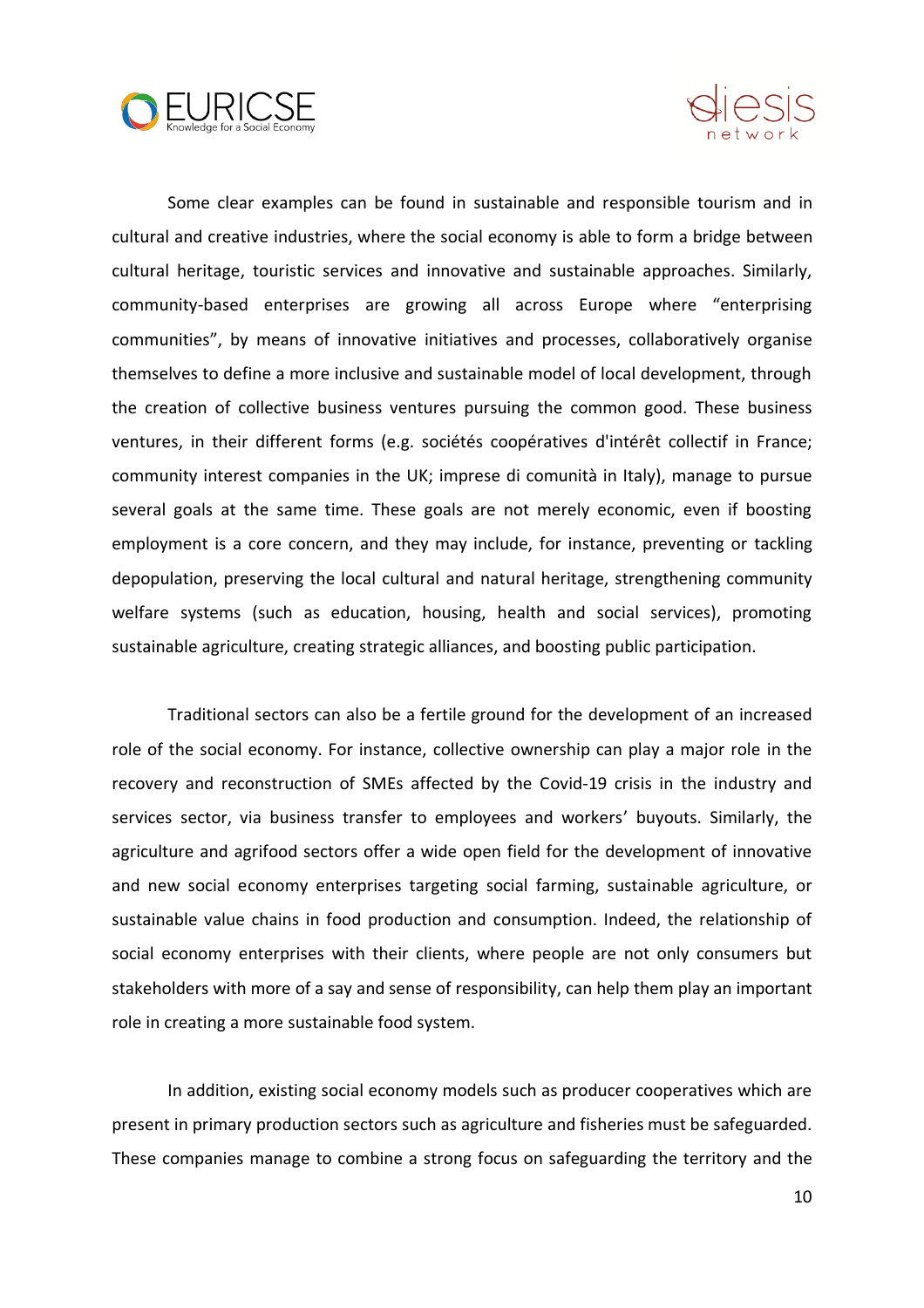



sea with the recovery of cultural heritage and the creation of new employment. These models are a heritage that Europe cannot afford to lose; they must become the means of involving communities in a Green Deal that otherwise runs the risk of being seen as an imposition and not as an opportunity.

In order to support the action of social economy enterprises in such varied sectors and activities, **the Action Plan should include** an investment in training and education on the specificities of social economy business models, since the curricula of business schools and entrepreneurial networks are still strongly rooted in profit-oriented entrepreneurship.

# **4. THE SOCIAL ECONOMY PLAYS A KEY ROLE IN OPEN AND SOCIAL INNOVATION**

The role that innovation has taken on in social and economic dynamics has progressively expanded, not only in terms of application fields and beneficiaries, but also in relation to the actors involved in the process of creating innovation and socially innovative solutions. Innovation actors are no longer defined, as in the not-too-distant past, as a restricted category of professionals professionally engaged in scientific and technological research. With the emergence of the methodological paradigm of 'open innovation', the boundary between producers and users of innovative solutions has become blurred. Social economy organisations, therefore, fully belong to the innovation ecosystem – indeed they have played a central role in social innovation for more than a century. However, the social economy actors themselves and the general public are not always aware of this role. Often, non-profit organisations are seen by the European Commission as not very committed to the frontier of innovation, and sometimes even lagging behind other actors (especially for-profit enterprises).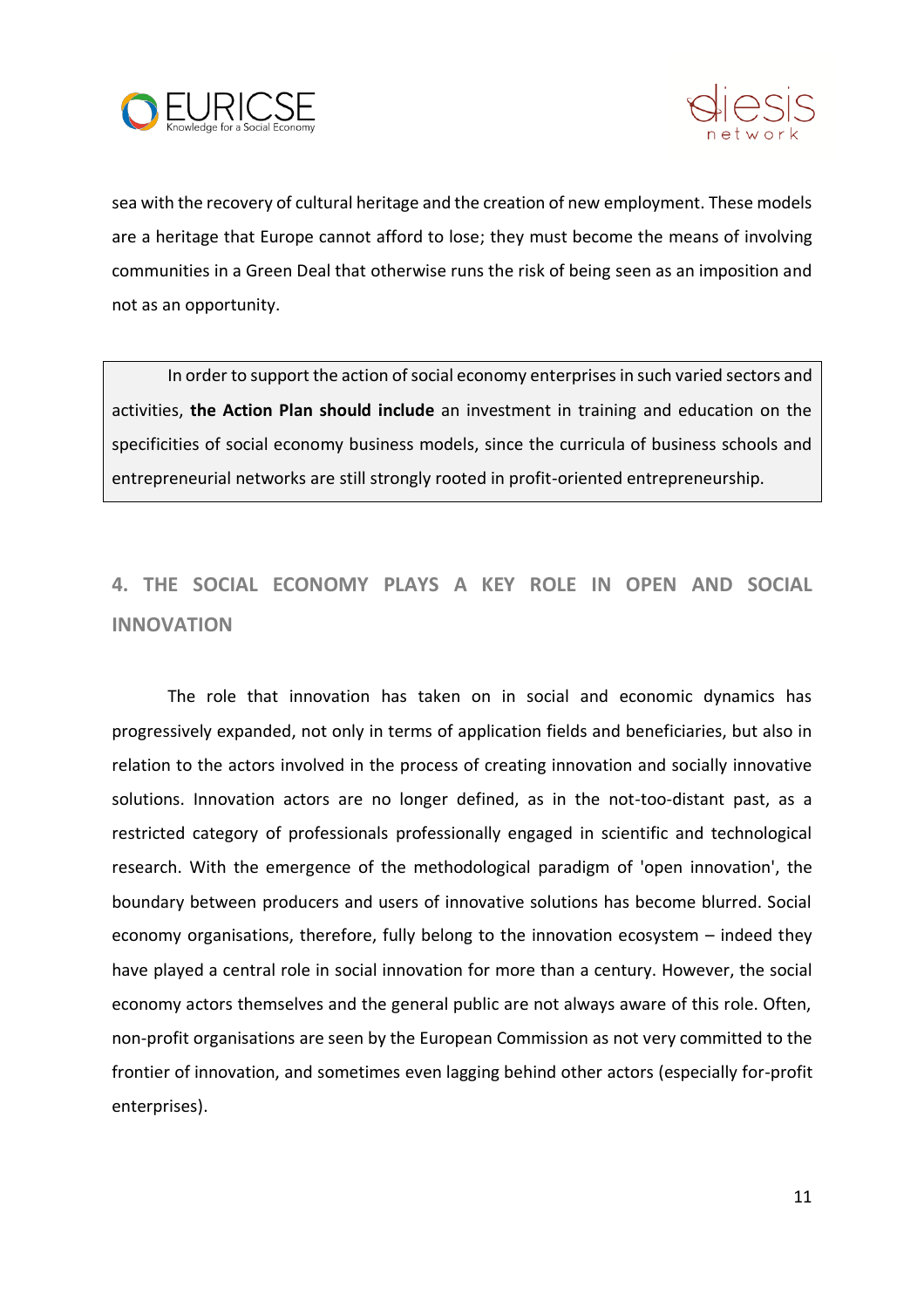



**The Action Plan should include** a series of initiatives to create greater awareness of the role that the social economy has played, and still plays, in social innovation – and of its role in producing and disseminating innovation.

These include: specific acknowledgements and initiatives in programmes to support innovation, measures to encourage the adoption of technologically up-to-date solutions and the dissemination of digitalisation tools, incentives to promote the hiring of doctoral-level personnel, and measures to foster cooperation with research centres and the university system (including by providing favourable conditions for access to technologies and research services provided by publicly-funded bodies). In particular, taking into account the structure and size of social economy realities, the plan should encourage a collaborative approach to innovation, favouring the creation of places, opportunities and networks for access to technological solutions and shared practices, and should facilitate organisational innovation processes, including through the funding of specific projects.

# **5. THE SOCIAL ECONOMY'S COLLECTIVE BUSINESS MODELS ARE AN ASSET IN TODAY'S DIGITAL ECONOMY**

People-centred business can be a pillar for a human-centred digital transformation: Social economy enterprises prioritise members' interests and social purposes over investororiented growth and profit. The term digital transformation describes the social, cultural, and economic changes resulting from digital innovations, and identifies socio-technological areas in which people are particularly affected by this transformation: work and income, goods and services, money and finance, and state and governance. Digital platforms and blockchains (and other distributed ledger technologies) are two of the most impactful technologies. Because of the astonishing possibilities these technologies offer, observers regularly fathom that it is not only unfeasible but also undesirable to 'stop' the digital transformation. Rather,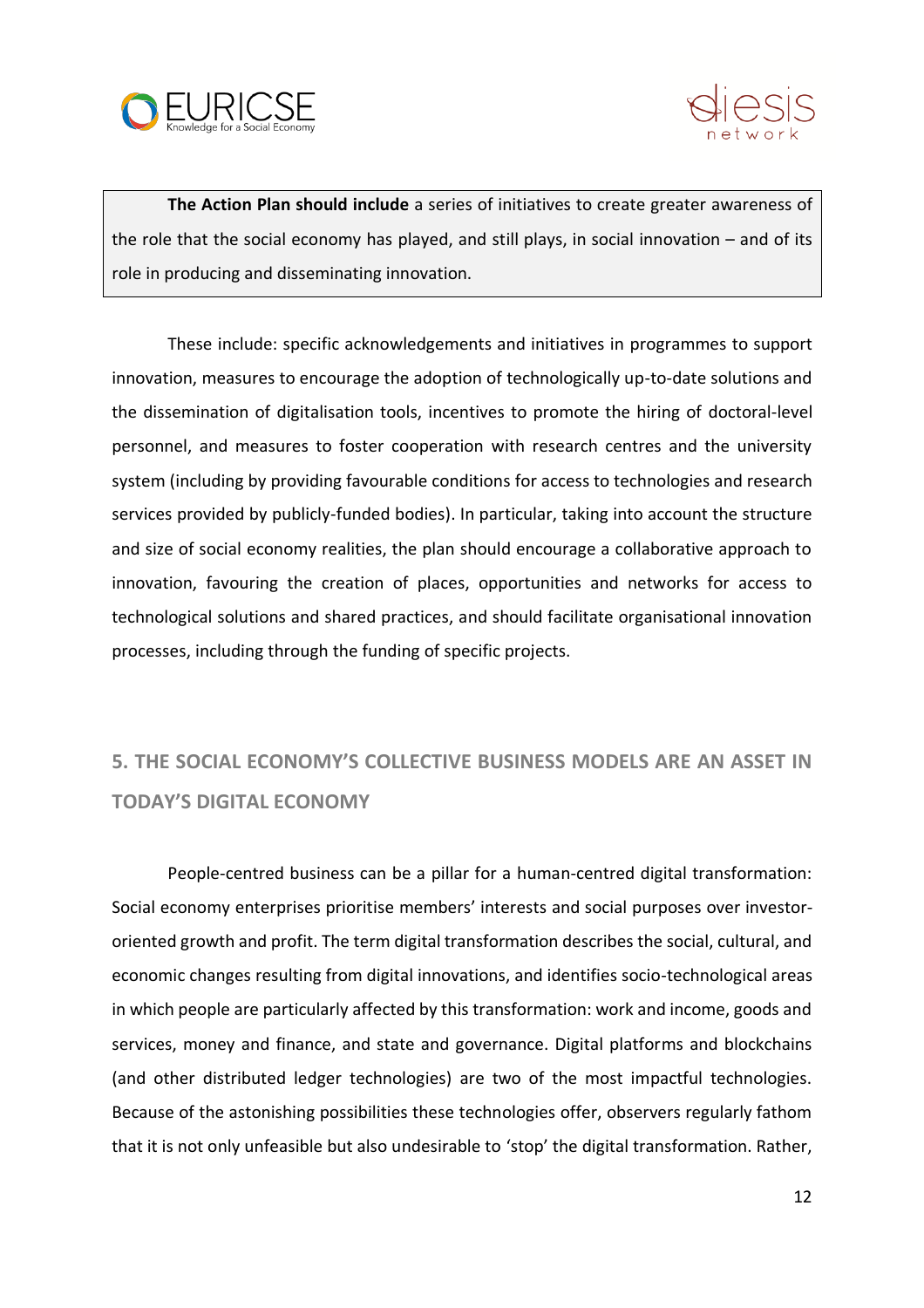



it is argued that digital technologies and their impacts must be actively managed and leveraged to ensure their alignment with people-centred development and sustainability.

In this context, a growing number of social economy innovations aim to create internet and digital appliances that put individual users and society first. Social economy enterprises and organisations are either based on participatory governance where users are ultimately in (partial) control over the platform/technology, or bound by a statutory purpose asserting the priority of social and environmental goals before financial returns.

Policy recommendations for scaling up the digital social economy have, to our knowledge, not yet been formulated. From our analysis we acknowledge that fitting legal frameworks may not be a major hindrance to the development of digital social enterprises and cooperatives. Indeed, digital enterprises seem to be able to develop and grow within existing organisational forms, and this is also true for the digital social economy.

Yet, **the Action Plan should include** measures aiming to promote digital social enterprises more actively. The strategic support of existing networks could encourage developing digital businesses to incorporate social goals in their strategies.

Finally, mastering the scaling challenge for the digital social economy crucially depends on the entrepreneurial creativity, skill and commitment that often seems so abundant for profit-oriented innovation, and could be nurtured for the social economy as well through better training and education efforts.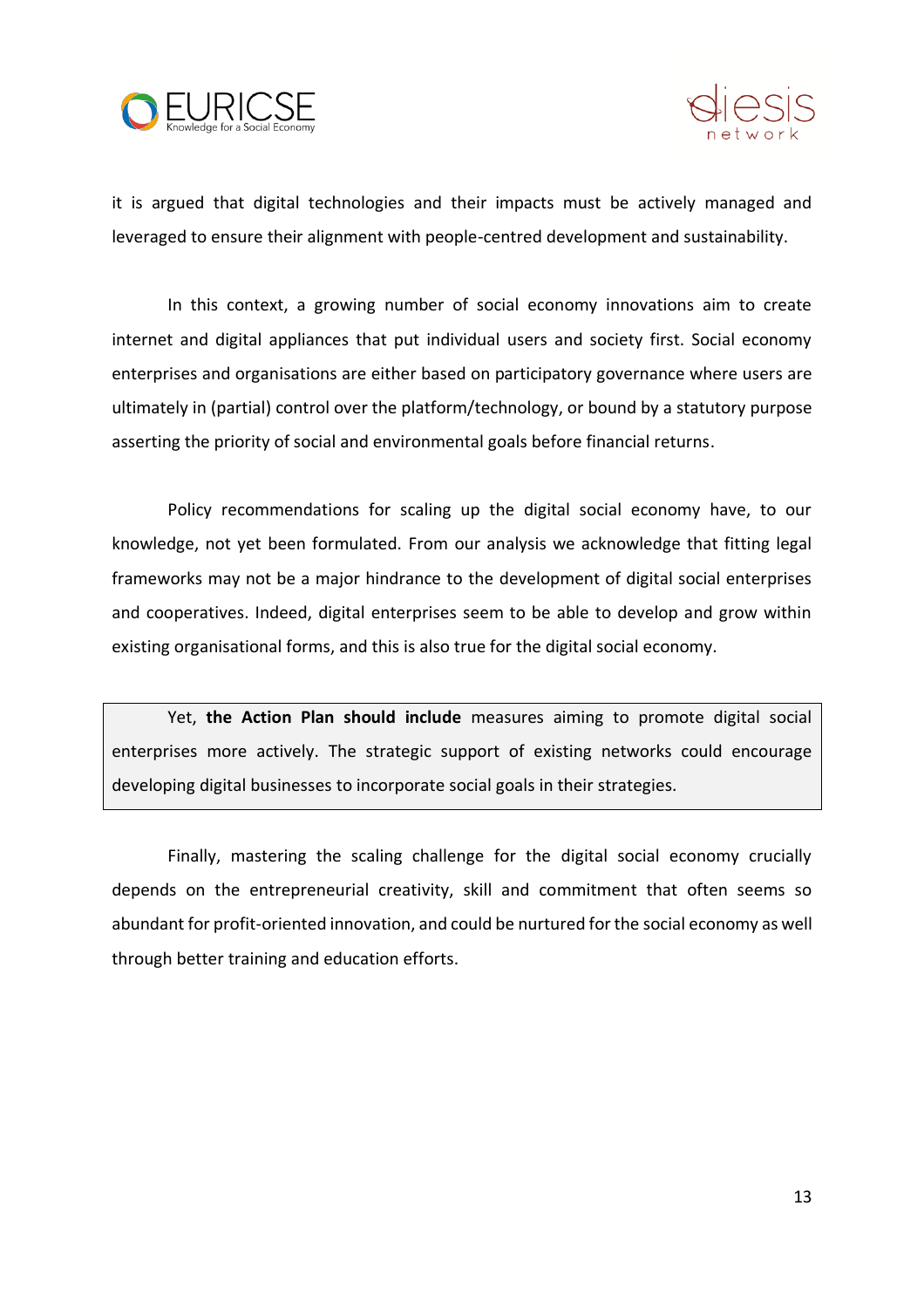



#### **6. TOWARDS A GLOBAL SOCIAL ECONOMY, FROM FUTURE TO PRESENT TENSE**

In recent years, the concept of social economy has progressively defined an area that includes and represents international experiences that, although different, are nevertheless comparable and referable to common categories. Especially within the European Union, a series of forms and models, both legal and organisational, have converged within the perimeter of the social economy, sharing many fundamental aspects. After a phase in which a centrifugal movement seemed to prevail, whereby the various social economy experiences were described with specifically national and therefore strongly contextualised characteristics (from the Spanish sociedades laborales to the French sociétés coopératives d'intérêt collectif, from the Italian social cooperatives to the community interest companies in the United Kingdom), in more recent times there has been a need to bring out the common elements as opposed to the differentiating ones.

Europe was the birthplace of the social economy and represents one of the most refined and evolved sources for models of inclusive, democratic and sustainable development. It is important that the European way to the social economy is nourished by an ever more intense comparison with the realities of other continents, which in turn have always found great inspiration in ours. For some years we have been observing the intensification of international connections between social economy actors from different continents; one effect of the pandemic has been to accelerate this process and now we are entering a phase where transcontinental peer-learning becomes the norm. A future made present.

**The Action Plan should provide** political and institutional structures and a support plan, including financial support, for this process. We believe that in this field, too, priority should be given to the social economy representatives, stakeholders and companies that are most in line with the European tradition of collective and democratic enterprises.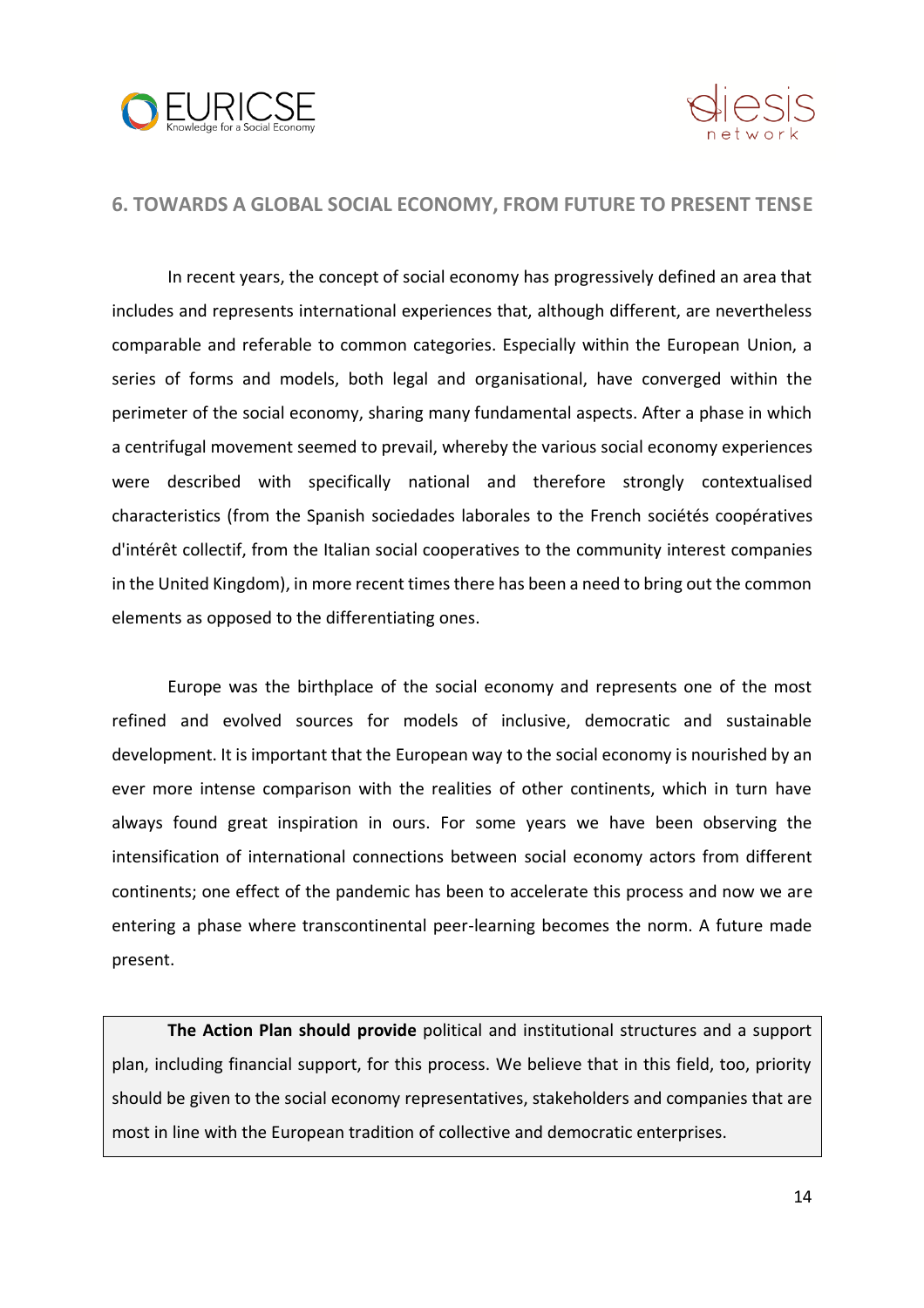



#### **7. GREEN SOCIAL ECONOMY IN A JUST TRANSITION**

The green transformation is not only a matter of jobs: it cannot be separated from civil society awareness and pressure surrounding the issue of environmental sustainability. In Europe, the strong development of ecological organisations, consumer associations, business organisations and other civil society bodies allows upcoming changes to generate an economy that ensures more manageable, sustainable, social and environment-friendly development. Social enterprises that are new players in the open markets pay special attention to social and environmental problems. Social enterprises are considered to be the organisations that are most efficient in solving social and environmental problems in a sustainable way.

Social economy organisations are able to optimise their economic, social and environmental resources, so that the results are more than the sum of their parts. They are able to intercept emerging needs in society and to develop innovative responses addressing social and environmental issues. Based on the special characteristics of their territory and community, they promote a specific strategy of action in order to be more efficient in achieving their goals. In this framework, the greenness seems to be implicitly assumed, rather than explicitly stated in social economy policies and support programmes.

The greening of the economy is expressly addressed in the Europe 2020 strategy and the European Green Deal, which set very clear agendas with the goal of turning challenges into opportunities, and making the transition just and inclusive for all.

Social economy enterprises have the potential to deliver on these targets set in response to climate change. They may represent an important driver of societal change (alternative economy), constitute a response to mass unemployment and offer an instrument for the development of local economies and/or community development.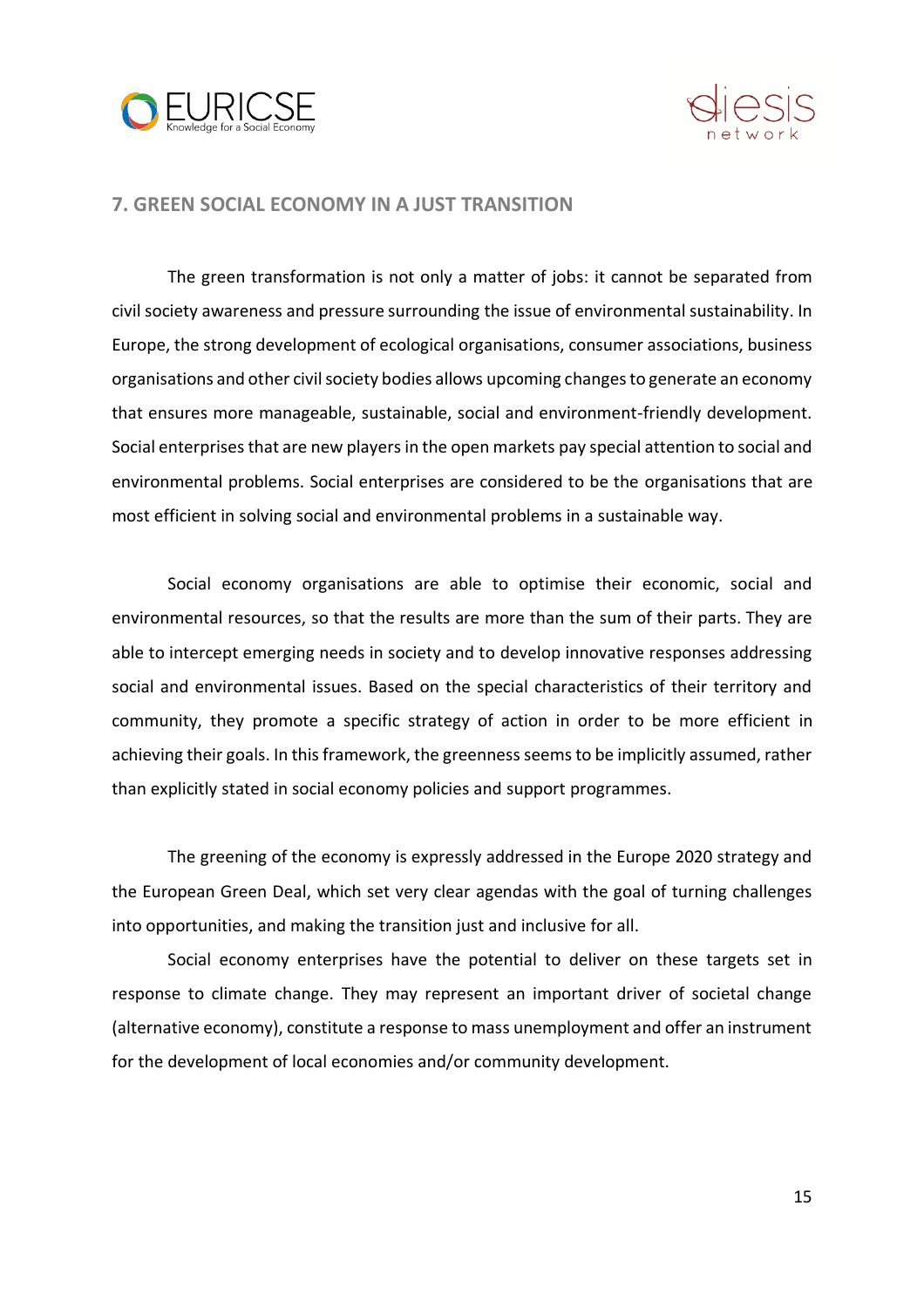



To exploit the potential of the social economy in achieving the green transformation, we believe that **the Action Plan should recognise** the social economy as a key player for a green economy.

# **8. SUPPORTING THE CULTURAL AND ETHICAL FACTORS AT THE ROOTS OF THE SOCIAL ECONOMY**

Last but not least, an Action Plan for the Social Economy cannot neglect the cultural and ethical dimension which constitutes its foundation. The assumption on which the social economy is based is in fact that economic action cannot ignore an orientation toward the good of people and communities. Rather, economic action should be instrumental in achieving social development and collective well-being. Motivations are an integral part of a social approach to the economy. These motivations and their cultural and ethical roots must be cultivated and nurtured with great care, especially in the perspective of working for a "next generation" EU.

The public climate in European countries has been profoundly conditioned in recent years by a progressive weakening of social capital. Populism has developed on this ground, exploiting the sense of fragility and vulnerability felt by individuals left alone by the failure of social networks. Social bonds are based on shared values and visions, which are formed through an uninterrupted work of cultural elaboration that enables us to take a common position towards events and facts. It is in this way that social capital takes shape, as a "reserve of meaning" from which every citizen can draw spontaneously and implicitly because it is shared by all. It is made of beliefs and a shared ethos that can unite beyond divisions and form the foundation of our civic sense.